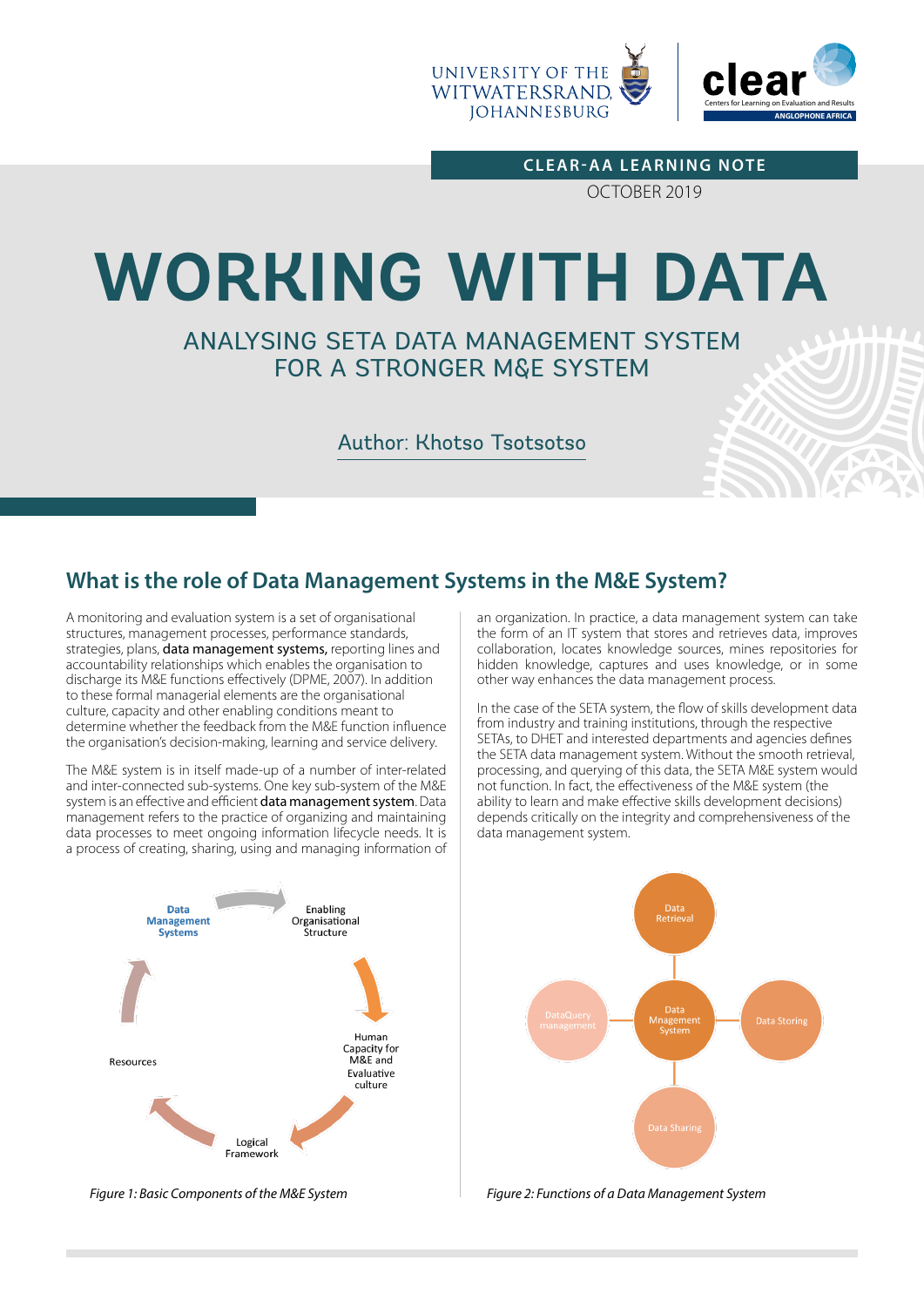## **What key contextual Elements affect Quality of Data Systems?**

#### **SETA EVOLUTION AND ITS EFFECTS**

Since their establishment by the then Minister of Labour, Membathisi Mdladlana, in March 2005; SETAs have undergone many changes. There are many changes that took place over the years, some structural, and others strategic and even procedural. These changes have had effects on both the capacity and effectiveness with which data management systems within and across SETAs operate.

Firstly, reforms within SETAs were championed by different individual at different points in time. Akin to this, SETAs have not been immune to high staff turnover, especially affecting individuals championing pivotal changes in how the SETAs operate. This is said to have resulted in significant loss of institutional memory both within SETAs and - more critically to leadership – within DHET itself. Consequently, there are varying and competing appreciations of key procedures. This in turn, has affected how different SETAs manage data. More practically, it has resulted in different data management IT systems with varying standards and functions. As an example, SETAs apply different data retrieval methods guided by different arrangements with industry, to fulfil WSP and ATR reporting obligations. Depending on the sector, both procedures and tools for collecting skills data differ from SETA to SETA.

> *"The other issue has to do with SETA governance. Some SETAs tend to think that they are not government entities and do not have to behave as such. So, this adversely affects the governance style of respective SETAs, and causes inconsistencies across SETAs*." (DHET Official responsible for SETA performance)

Secondly, the fact that the SETAs were initially under the DoL and were subsequently transitioned into DHET resulted in a number of structural reforms. For one, the integration of the SETA mandate into the broader higher education and training framework implied a different set of expectations on the role of SETAs to also include M&E as a key strategic imperative for example. Another significant reform which came with the transition and remains a matter of differential understanding and application, is the SETA organisational structure. Each SETA tends to interpret its mandate differently, and each is therefore configured according to its interpretation. Consequently, each SETA's capacity to manage data is in turn, affected by the way it's structurally configured. As an example, some SETAs have a dedicated M&E unit and some SETAs M&E function is embedded into other units. And sadly, in some extremes, M&E is not a significant feature of other SETAs' operational manuals.

> *"Part of the root cause of this confusion in how SETAs should operate might have been caused by the transition from Labour to DHET. Under labour, SETAs may have been conceptualised differently with a different level of autonomy, while at DHET, there is a strict requirement to behave as a government entity." (DHET Official responsible for SETA performance)*

#### **NORMS & ADVERSE INCENTIVES**

Although SETAs have invested in expensive data managing systems, there is yet some work needed to put in place an appropriate quality assurance mechanism to ensure high levels of data integrity. Admittedly, one of the underlying drivers of poor quality data is a poor culture of organisational learning. SETAs are part of a broader government wide system which is characterised by strict reporting protocols. Referred to as *"a burden of reporting"* by officials*,* these strict protocols tend to focus generally on input and

output reporting, with little to no tracking of meaningful change. In fact, the culture surrounding reporting across SETAs seems to be driven primarily by compliance, and less about organisational learning.

> *"The quality has been taken as a given, and the entire process is perceived as a compliance exercise. It's mostly about the submission itself and less about the content of the submissions. It is only a handful of SETAs who actually play an active role in ensuring good quality submissions" (M&E Manager at one of the SETAs)*

An example is the WSP and ATR data collected annually from industry. The WSP/ATR process has become unintendedly transactional between SETAs and industry, where employers comply by submitting annual WSP and ATRs in exchange for receiving mandatory grants. Oddly, the mandatory grand process was meant to incentivise good quality reporting by employers and strengthen collaboration. The original conceptual framework and intention of this processes was unfortunately lost overtime, giving way for incorrect application of the process and further promotion of a compliance driven behaviour, and a stronger transactional relationship with industry, as opposed to  $a$  collaborative relationship.



Due mainly to limited understanding of the purpose and value of M&E, M&E across the SETA system is normally viewed as a silo'ed and detached function within, when in fact it should be an intrinsic part of every function. This behaviour is also enabled by the prevailing sector planning process which until recently, was (by design) based on primary collection of industry skills and training data, with no procedural mechanism for performance reflection by each of the SETAs. This way, while planning was done each year, process did not follow a conventional planning cycle, i.e, it did not include performance reflection, or if it did, it was subsumed in to the SSP research process and not given adequate "cloud".

#### **STRUCTURAL BARRIERS**

Over and above procedural and cultural issues discussed above, there are a number of structural and positioning challenges which affect the SETA data management system. Firstly, SETAs have positioned themselves ideologically too far away from "industry action" to effect quality information contribution by employers, in order to improve quality of the country's skills planning. Although arguably unintentional, SETAs carry a regulatory image within the respective industries. As opposed to being perceived as a collaborative social partner representing government, SETAs are unintendedly perceived as a skills development regulator and are therefore used by employers mainly as a clearing house for accredited training courses. While some SETAs have successfully established closer and better arrangements for exchanges with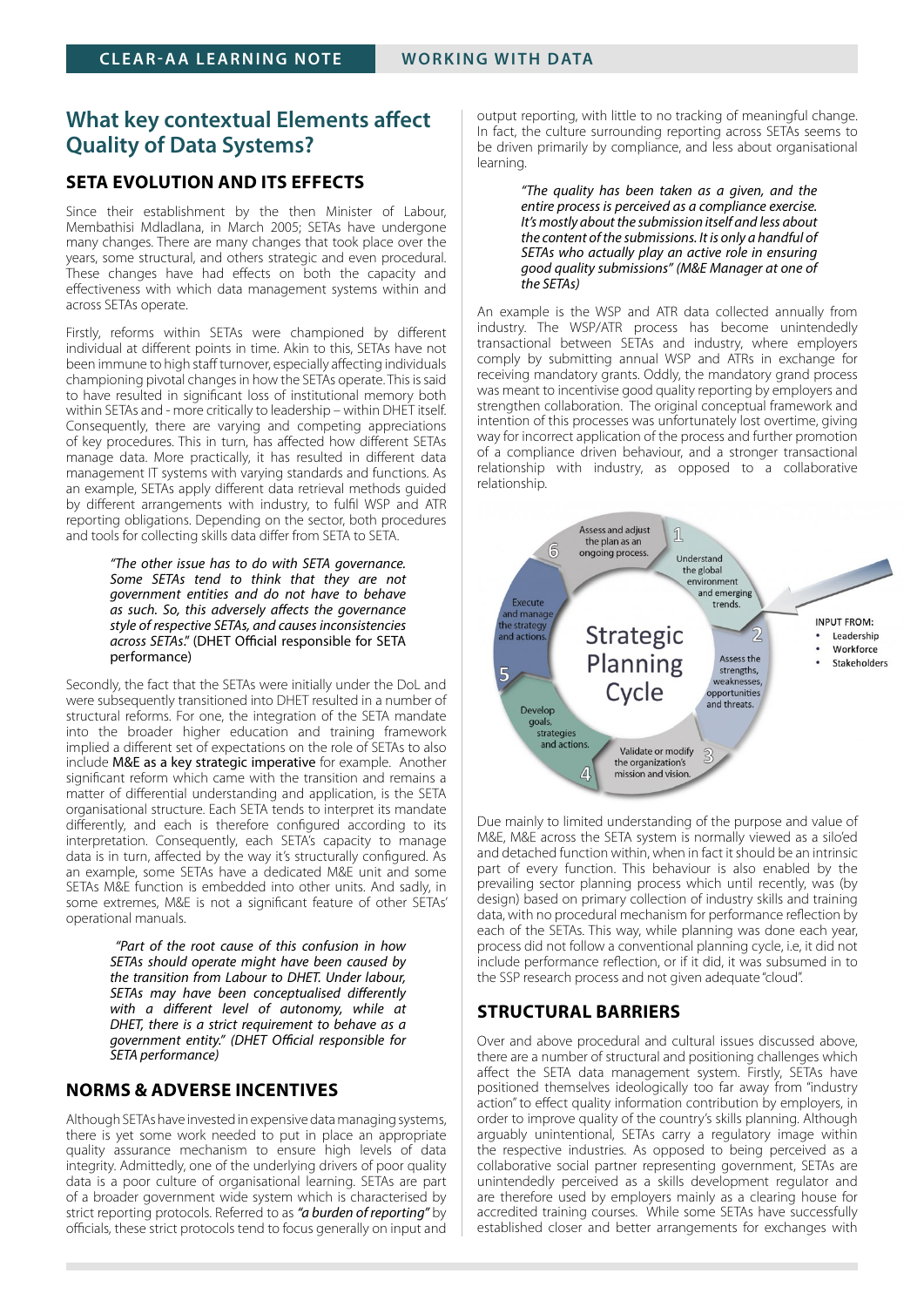industry, this positioning admittedly remains an obstacle for meaningful collaboration, especially given that labour information can be sensitive.

Secondly, SETAs have historically operated based on the assumption of a short horizon, generally driven by the life-span of National Skill Development Strategies of five years at a time. This has also meant that SETA leadership tenures and organisational plans for any reforms were limited to the set time horizon. The challenge with this is that it makes it difficult to make lasting changes on the SETA data management systems, at least at the level of the SETA. Especially because systemic change programme take longer time horizons to take effect.

Finally, although DHET has an existing governance manual which sets out clear reporting lines for SETAs, sets rules for board appointment and approval procedures including planning procedure; there is yet to be a similar guide for monitoring and evaluation. So, thus far, some SETAs have developed their own M&E framework and/or policy. Which therefore further explains why M&E function and capacity across the various SETAs is different. Consequently, the respective data management systems vary as well.

## **What is the problem with SETA data management system(s)?**

SETAs manage data from a number of different sources, all required for different levels of performance reporting. On the one hand, SETAs collect skills training reports from SETA funded programmes, mainly used to track progress on skills development by SETAs themselves. On the other hand, SETAs rely on industry employers to submit Workplace Skills needs and reports on skills development initiatives managed by industry. In managing the movement and manipulation of this information, the following gaps are observed:

1) The procedure designed and applied by SETAs to retrieve WSP and ATR data assumes that employers themselves have the requisite capacity to manage and supply quality data, which is not such a sound assumption given that many employers do not even have dedicated personnel to do so. To give a clearer picture of the reality, only less than 5% of the transport companies submit WSP and ATR annually. Even so, it is a well-known fact that the quality of the data is poor, and provides limited usefulness. It is for this

reason that SETAs increasingly rely on secondary sources of data to compile respective SSPs.

2) Data retrieval processes by SETAs tend to be manual, putting a strain on already poor technical capacity within SETAs. So, programme data passes through a number of "hands" before it makes its way into the system, thereby increasing probability of human error. In addition, the manual capturing process normally takes too long that by the time capturing is complete, the data can be declared obsolete for any meaningful decision making.

3) In order to meet ongoing reporting requirements, SETA M&E units (if they exist at all) tend to invest most of its resources to managing the data capturing process, thereby crowding out efforts for meaningful analysis and engagement with performance information to facilitate organisational learning.

> *"An information- sharing system across SETAs is also needed because some qualifications are accredited by a different SETA so any delays from them regarding learners' qualifications will cause the SASSETA personnel to miss their own targets. All SETAs have this problem so they should know the consequences and not work in silos".* SASSETA **Official**

4) Despite high levels of data capturing and reporting committed by SETAs, the bulk of the data is still input and output level of reporting. It remains difficult (if not impossible) to tell any meaningful impact story using the data.

5) The data has also been found to be too internally focussed. SETAs tend to report on skills programmes funded by themselves, when there are a lot more skills initiatives managed independently by industry. The current mechanism does not adequately capture industry skills information. This therefore skews national skills planning and critical estimates.

6) Until recently, the manual reporting process made it possible for duplicate reporting and manipulation of progress results by different SETAs. Quality assurance mechanisms for this information have been found to be unstandardized and ineffective.

7) Finally, Data collection and processing seems to be feeding mainly the compliance imperative, with admittedly little effort to use performance data for learning and decision-making at SETA level.